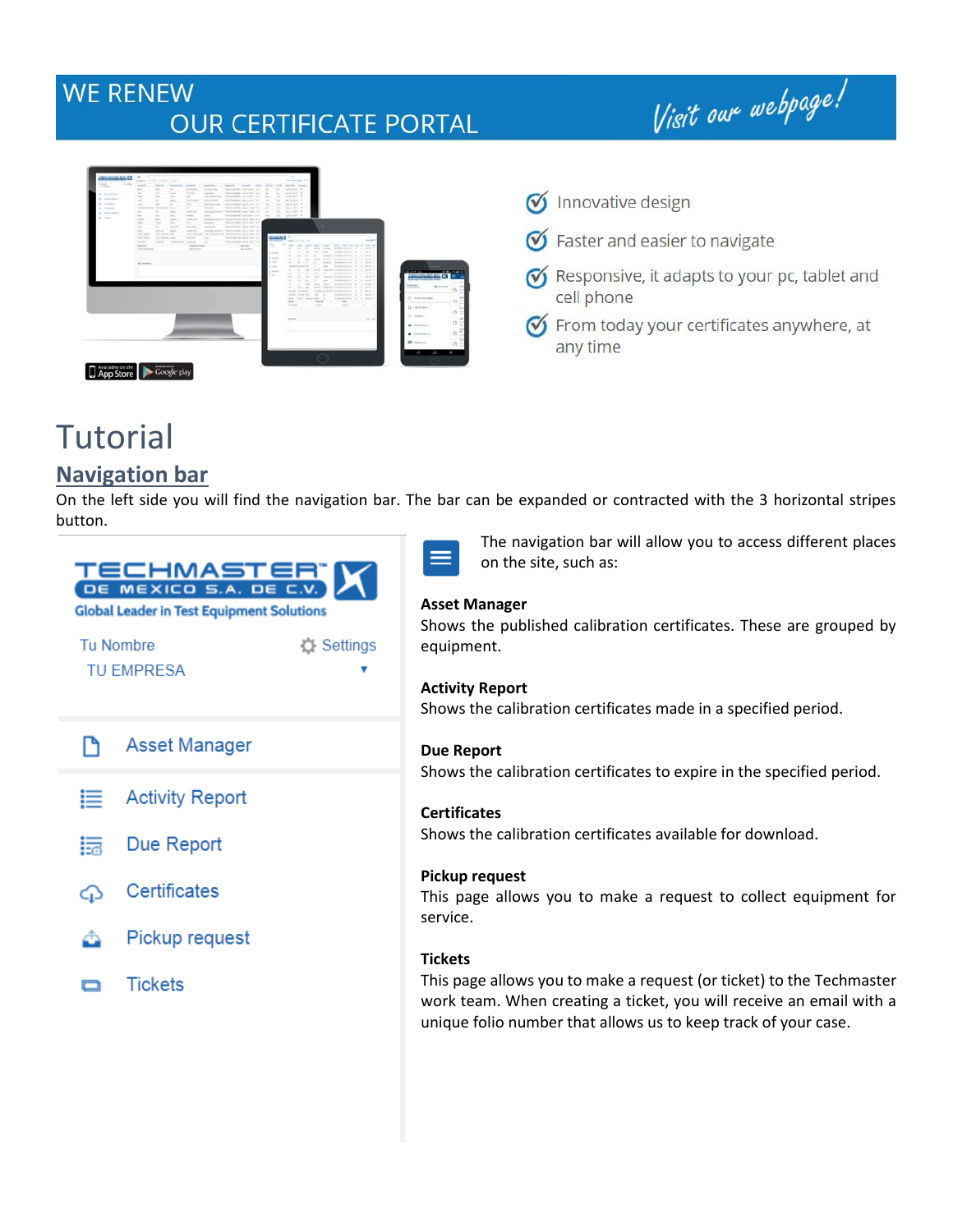#### **Asset Manager**

The *Asset Manager* allows you to explore the list of assets calibrated to your company by Techmaster. At the top you will find the search bar, which allows you to search by: asset number, serial number, manufacturer, model, description or report number. When you give Enter, the results of your search will be listed in a table

| <b>ID</b> | Manufacturer   Model No |            | <b>Description</b>  | <b>Report No</b>            | <b>Cal Date</b> | <b>Due Date</b> | <b>History</b> |
|-----------|-------------------------|------------|---------------------|-----------------------------|-----------------|-----------------|----------------|
| 0001      | <b>ADT</b>              | 40.001MM-Y | <b>GO Plug Gage</b> | TDM-0-20810812 Jul 09, 2015 |                 | Jul 09, 2016    | ₩              |
| 1111      | Tenma                   | 72-7745    | Multimeter          | TDM-0-21992864 Oct 20, 2016 |                 | Oct 20, 2017    | ₩              |
| 1166      | <b>Fluke</b>            | 620        | Cable length meter  | TDM-5-22056320 Jul 31, 2017 |                 | Jul 31, 2018    | ₩              |

You can sort the records of the table by clicking on the name of the column.

|  | <b>Export to:</b> $\boxed{\mathbb{R}}$ PDF $\boxed{\mathbb{R}}$ XLSX $\boxed{\mathbb{R}}$ CSV |  |  |  |
|--|-----------------------------------------------------------------------------------------------|--|--|--|
|--|-----------------------------------------------------------------------------------------------|--|--|--|

25 50 100 The export buttons allow you to obtain a copy of the records shown in the table in the format of your choice (PDF, XLSX and CSV)



In the upper right part of the table, you will find the option to choose the number of records per page.

You can choose how many records show 10, 25, 50 or 100 lines per page.



At the bottom of the table, you can navigate through the list by clicking on the page number.



In the **History** column you will find the expand button that will allow you to view the calibration history of each team, and create the annotations you want to the equipment

If you want to **Save** the annotation you have to click on Save, or if you want to cancel, **Cancel**. The **View** link, next to each calibration record allows you to view the certificate in PDF with a single click.

| ID               | Manufacturer Model No |                         | <b>Description</b> | <b>Report No</b> | <b>Cal Date</b>             | <b>Due Date</b>   | <b>History</b>  | <b>Expand</b>      |
|------------------|-----------------------|-------------------------|--------------------|------------------|-----------------------------|-------------------|-----------------|--------------------|
| 0001             | <b>ADT</b>            | 40.001MM-Y              | GO Plug Gage       |                  | TDM-0-20810812 Jul 09, 2015 | Jul 09, 2016      | ſ v             |                    |
| 1111             | Tenma                 | 72-7745                 | Multimeter         |                  | TDM-0-21992864 Oct 20, 2016 | Oct 20, 2017      | A               |                    |
| <b>Report No</b> |                       | <b>Calibration Date</b> |                    | <b>Due Date</b>  |                             |                   |                 | <b>PDF Report</b>  |
| TDM-0-21992864   |                       | Oct 20, 2016            |                    | Oct 20, 2017     |                             | View              |                 |                    |
| TDM-5-21509766   |                       | May 13, 2016            |                    | May 13, 2017     |                             |                   |                 |                    |
| TDM-0-20776864   |                       | Oct 06, 2014            |                    | Oct 06, 2015     |                             | View              |                 |                    |
|                  |                       |                         |                    |                  |                             |                   |                 | <b>Annotations</b> |
| My comments      |                       |                         |                    |                  |                             | <sub>D</sub> Save | $\times$ Cancel |                    |
|                  |                       |                         |                    |                  |                             |                   |                 |                    |
|                  |                       |                         |                    |                  |                             |                   |                 |                    |
|                  |                       |                         |                    |                  |                             |                   |                 |                    |
|                  |                       |                         |                    |                  |                             |                   |                 |                    |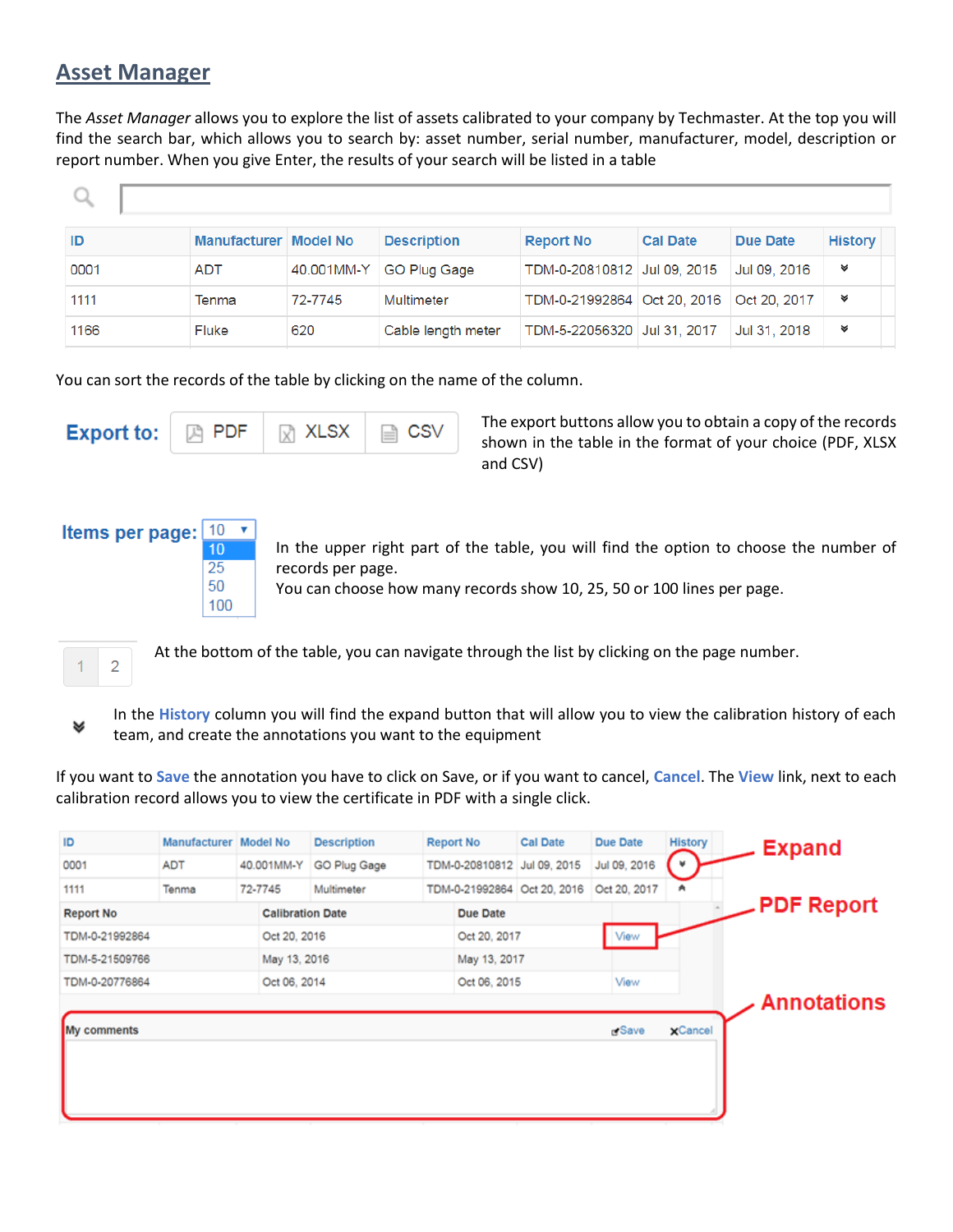## **Activity Report**

The Activity Report allows you to list the activity generated in the specified period.

To choose a period you can click on the calendar icon on the right side of each date. The dates shown are in the Year-Month-Day format. Once the period has been chosen, click on the magnifying glass icon to popularize the search.



As in Asset Manager, Activity Report it has the Export buttons, choose the number of records per page, the paging buttons, and the same characteristics in the table to be able to explore the history associated with each team and save annotations.

### **Due Report**

The Due Report allows you to list the next reports to expire, or expired in the specified period. It has the same search, display and export tools as the Activity Report page.

#### **Certificates**

The Certificates page allows downloading in a compressed file (.Zip) the calibration records in the specified period. The way to choose the period is identical to how it is done in Activity Report.



A combo is included to filter the records in the specified period depending on whether the file is pending download, its download has been completed or simply display all the records.

**Download** 

To download the calibration reports you have to click on the checkbox that accompanies each line and then press the Download button.

To facilitate the massive download, you can play with paging, increasing the number of records per page and click the checkbox located in the header to auto-select the checkbox of all the lines of that page.

| ID       | Model No Report No                       | <b>Cal Date</b> | Due Date ( |  | Select all |
|----------|------------------------------------------|-----------------|------------|--|------------|
| 1168 745 | TDM-5-22056358 Aug 01, 2017 Aug 01, 2018 |                 |            |  |            |

#### **Pickup request**

 Allows making a collection request. It includes the option to choose the date of collection, attach an Excel file with the list, and a body of free text.